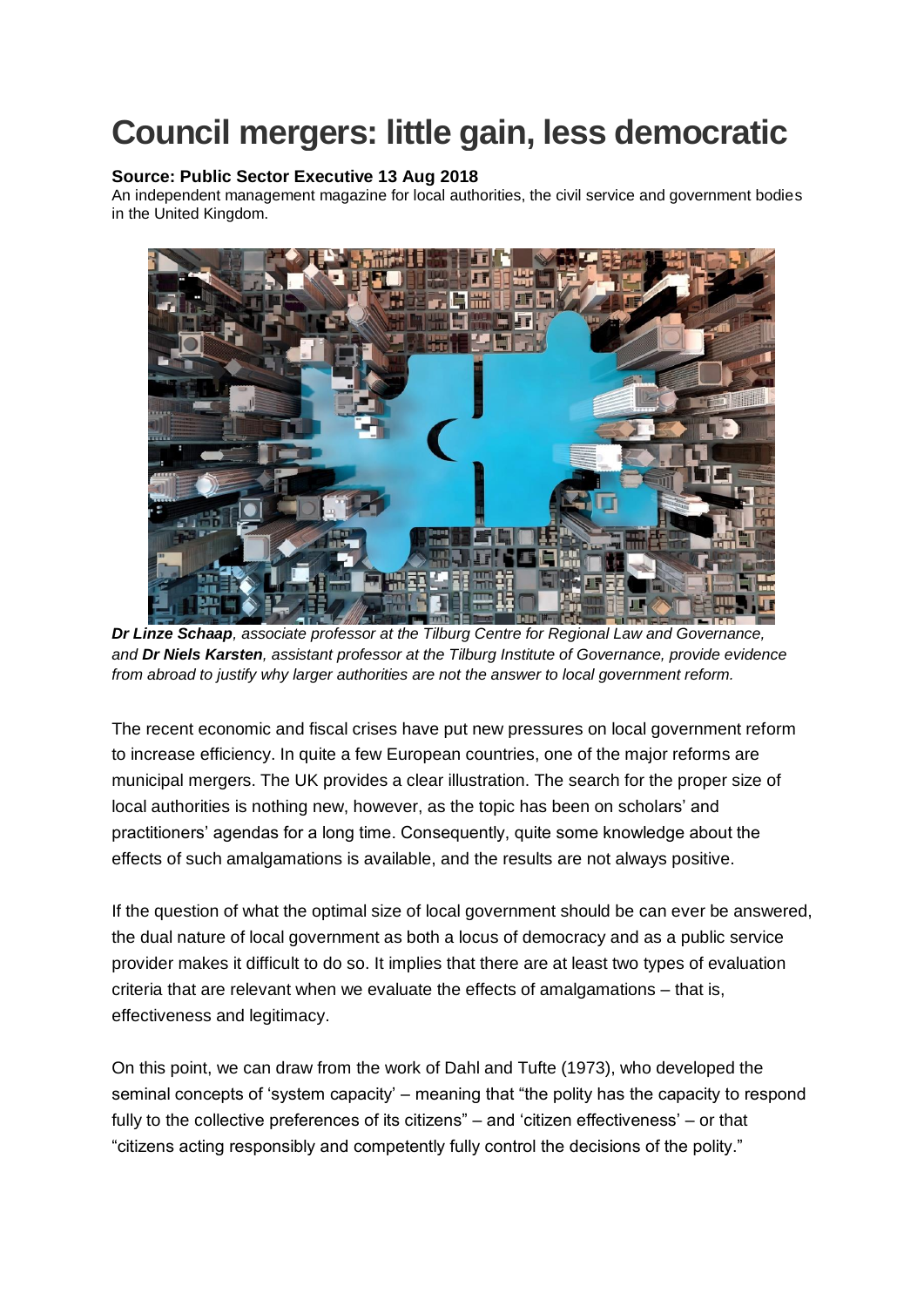In the scholarly literature, a large number of studies is available that evaluate the effects of municipal mergers. Notably, the Netherlands has a long tradition of gradual and step-by-step mergers that affect only a few municipalities at a time, starting in the mid-19th century until today. And, as opposed to some other countries, policymakers have made a custom of evaluating their effects.

But evaluative studies from other countries too have contributed to the sound and evidencebased knowledge that is available on the subject today, as have a number of comparative studies across Europe. The results of these studies are often mixed. And, unfortunately, they do not always distinguish the effects of amalgamation from the effects of municipal size as such. For the purpose of this piece, we will ignore this difference since, in practice, amalgamation always implies an increase in municipal size.

Proponents of reform policies will often argue that mergers have a series of positive effects, in particular on the functional aspects of government, that is, the system capacity. The suggestion, then, is that amalgamations increase the problem-solving capacity of local government. Looking at various aspects of system capacity, that claim does not find very much support:

- Scale and complexity of social problems: Empirical evidence shows that there is no clear relation between municipal size or amalgamations and the authority's ability to deal with societal issues and with problems that exceed the individual municipality's scale, such as regional and metropolitan issues. In addition, scale enlargement itself triggers the emergence of new governance problems – an increase in municipal scale often leads to an increase in the variety and complexity of societal problems on the municipal agenda;
- Efficiency: Whether larger municipalities benefit from a relative increase in resources because of economies of scale is a matter of lively debate, and studies are inconclusive. At the very least, the results imply that economies of scale should not be taken for granted since there is no 'one-on-one' relationship between municipal size and efficacy, and there is not one optimal size;
- Effectiveness of municipal policies: Many studies find that larger and enlarged municipalities do not produce policies of a higher substantive quality and that are more effective, while a limited number of studies show opposite results. Again, the conclusion is that amalgamation does not necessarily lead to more effectiveness;
- Service provision: Merged municipalities are usually more professional and more customer-oriented than their smaller predecessors, but such improvements do not automatically have positive effects on service levels.

We can conclude that the effects of amalgamation on system capacity are mixed. At the very least, an increase in system capacity as a result of merger should not be taken for granted. Positive effects of amalgamation have been reported in areas such as administration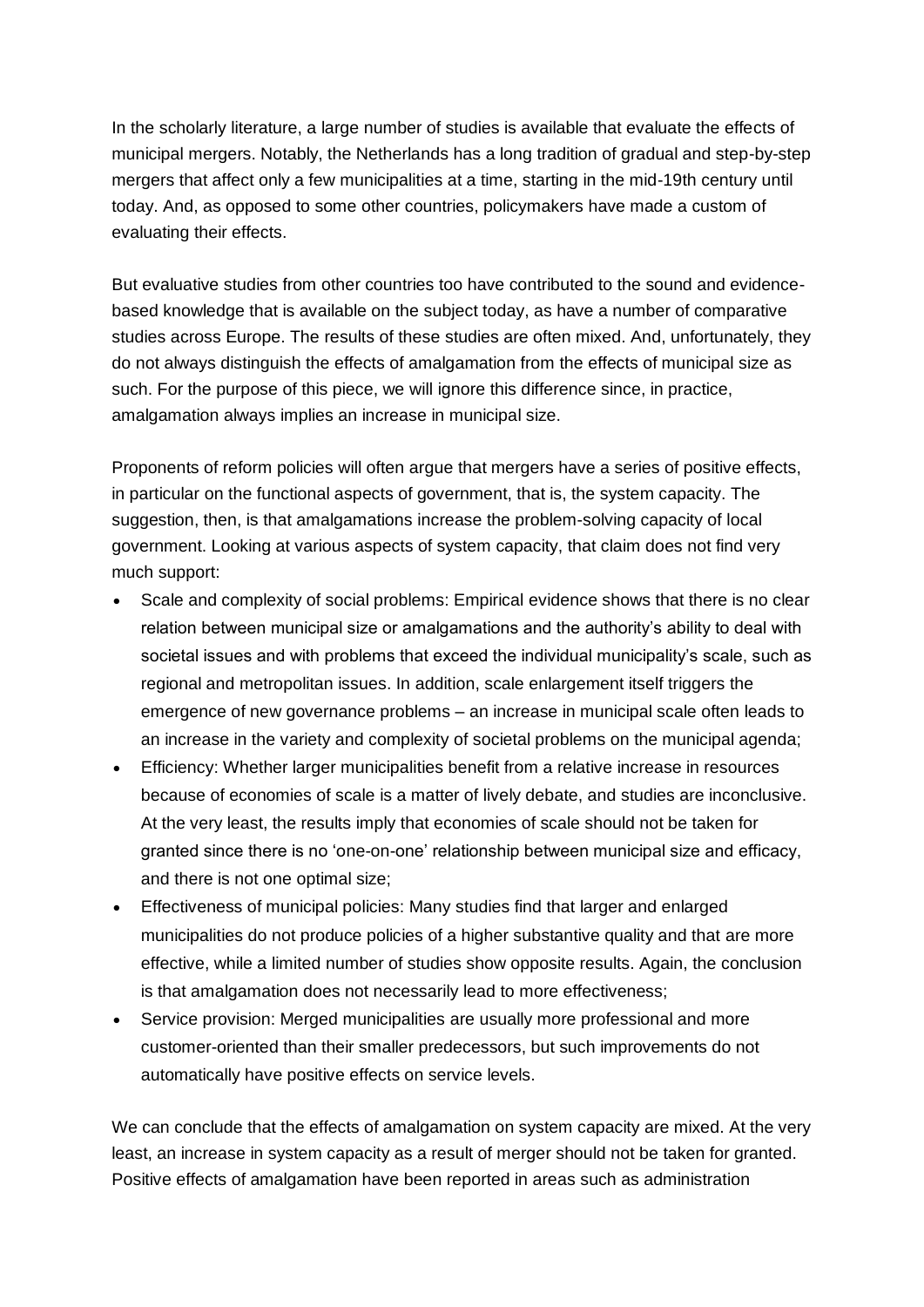professionalism. In most other areas, though, amalgamated municipalities do not fare better. Negative effects have also been reported.

More importantly, municipal size is not seen to be a decisive factor for the system capacity of local government. Other exogenous factors, such as the municipality's function in the region and its geographical composition, are more important. Hence, the explanatory power of municipal size as a variable is very limited. When analysing the effects of municipal mergers on local democracy, we focus on four different aspects:

- Political trust: In a number of international studies, it was concluded that municipal mergers and a larger size in general have a negative effect on citizens' political trust in the local authority. Larger authorities are less trusted by citizens than smaller ones;
- Electoral participation: There is vast evidence that an increase of municipal size results in a decrease of voter turnout. In addition, mergers negatively affect participation in local branches of political parties. The negative amalgamation effects on voter turnout fade away over time, but the negative size effects remain. In other words, voter turnout continues to be lower in larger municipalities than in smaller ones;
- Council representativeness: Amalgamations also negatively affect the representativeness of the council, at least in those countries where the number of councillors does not proportionally increase with the size of the municipal population. In those cases, after amalgamation and in larger municipalities, individual councillors generally have to represent a greater number of citizens than in smaller authorities;
- Non-electoral participation: With regard to non-electoral forms of participation, the conclusions are not altogether different. In general, there is a negative relation between municipal size and citizen involvement in different forms of non-electoral participation, although the effects vary from one country to another. Admittedly, the effects are different for various forms of participation, such as contacting a local politician or the local administration, attending meetings, taking part in an action group or signing a petition.

On the subject of local democracy, we can thus conclude that, as regards both electoral and non-electoral participation in local decision-making, municipal mergers have mainly negative effects. This conclusion finds considerable support. Larger municipalities suffer a decline in political trust and voter turnout, and amalgamation also negatively affects the representativeness of the council. With regard to non-electoral participation, the conclusions are more nuanced because both positive and negative effects are found in this area. The latter often result from specific measures targeted at improving non-electoral participation after amalgamation.

The implications are clear. If local democracy is to be safeguarded – as all European countries solemnly declared in the Council of Europe's 'European Charter for Local Self